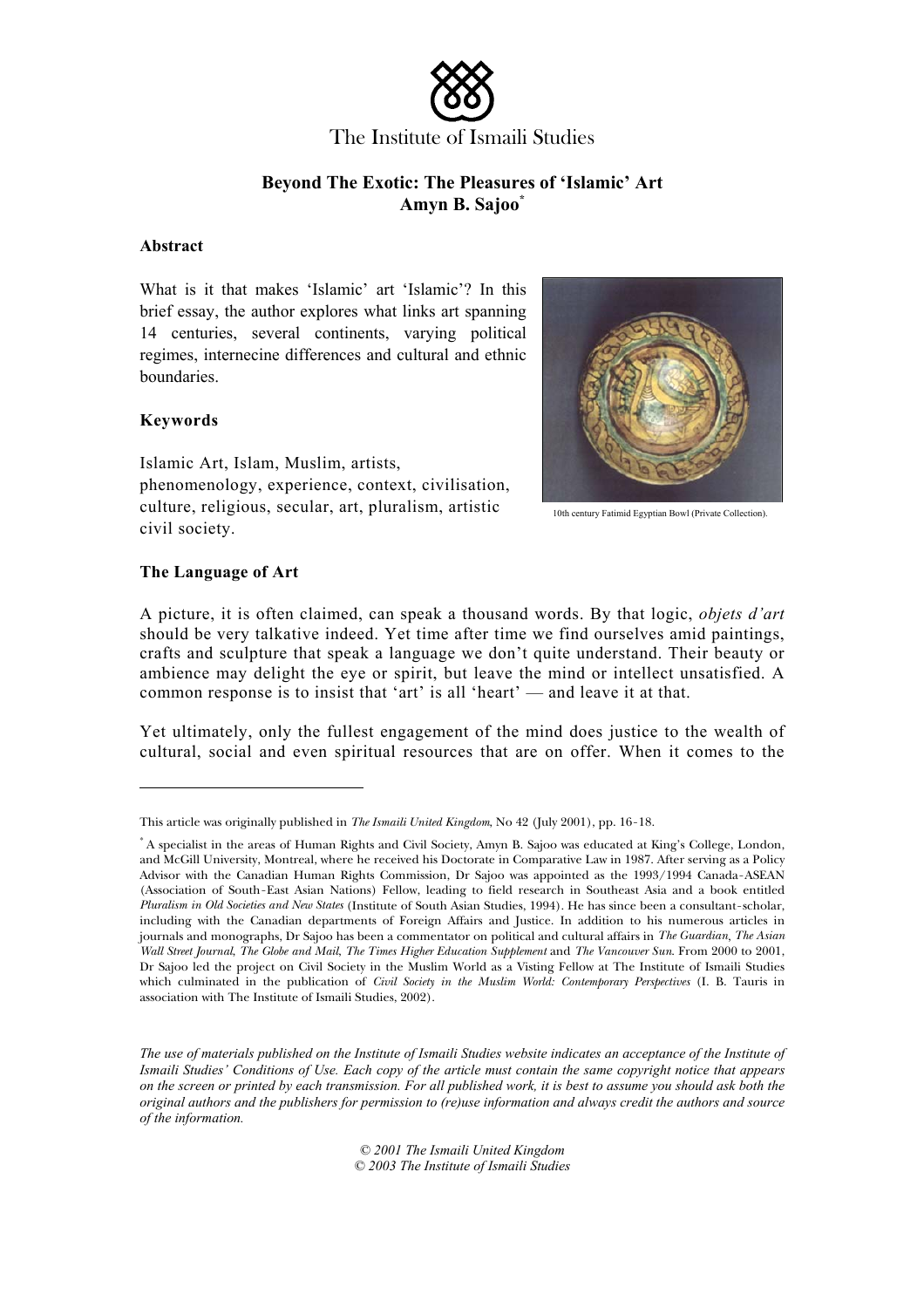

heritage of Islam, what is called for *par excellence* is a response that recognises the merging of secular and sacred. To visit London's Victoria  $\&$  Albert Museum and see what is perhaps the most beautiful carpet in the world — the legendary Ardabil rug from Safavid Persia — should thrill mind and spirit. It is not enough to lose oneself only in its geometric patterns in silk and wool, or in the glorious verses from Hafiz inscribed on it. One needs it all, including the context in which Maqsud Kashani designed the carpet. for a shrine to honour the Shi'ism of 16th century Persia.

Context is what makes art 'Islamic' and what makes its appreciation exciting. Consider, for example, the celebration of script and geometry that runs through the architecture, ceramics and textiles of the great Muslim dynasties, from Umayyad, Ottoman and Fatimid to Timurid and Mughal. On the one hand, inscriptions from the Qur'an and various poetic sources mark the art as products of Islamic civilisations. Yet the idea of using calligraphy and geometric design is shared by other traditions, most notably Chinese and Japanese. Oriental art had a profound impact in the formative period of Islamic art — as witness the 'borrowings' of blue and white porcelain, dragon motifs and styles of depicting rivers and trees.

This eclectic spirit, of borrowing aesthetic ideas across traditions and adapting them, reflected a cultural pluralism that became a hallmark of Muslim civilisations at their best.

## **Muslim Cultural Milieus**

At its peak in the 16th century, the Ottoman empire's workshops at the Topkapi Palace in Istanbul had nearly 900 artisans from across the Mediterranean world and beyond — from painters, engravers, weavers and tile makers, to bookbinders, goldsmiths, ivory craftsmen, manuscript illuminators and musical instrument makers. The cultural influences ranged from Byzantine (inherited when the Ottomans made Constantinople their capital in 1453), to Italian, French, Central Asian, Persian and Arab.

The resulting style could be described as 'new international', which then became a distinctive Ottoman idiom that in turn influenced Europe and the Middle East. This was evident in an acclaimed exhibition of the Topkapi's treasures — 'Palace of Gold and Light' — that travelled to the United States last year. Among the displays was the luminous silk and velvet bookbinding of a translation of lbn Sina's 11th century *Qanun fi'l-tibb (Canon of Medicine).* The binding style came from Renaissance Italy, whose rivalry with the Turks did not come in the way of pluralist art. Fittingly, the book belongs to Islam's finest intellectual age, and was used in Europe's medical schools until the 19th century.

Or consider the boldly assertive Ottoman *kaftans* worn by the sultans and members of his household, also on display at the Topkapi. One recognises the Central Asian aesthetic — such as from Tajik/Uzbek *ikat*, the colourfully woven textiles that have decorated walls and floors for centuries. This should come as no surprise: the Ottomans were of nomadic Central Asian ancestry, and never lost their nostalgia for the 'motherland'.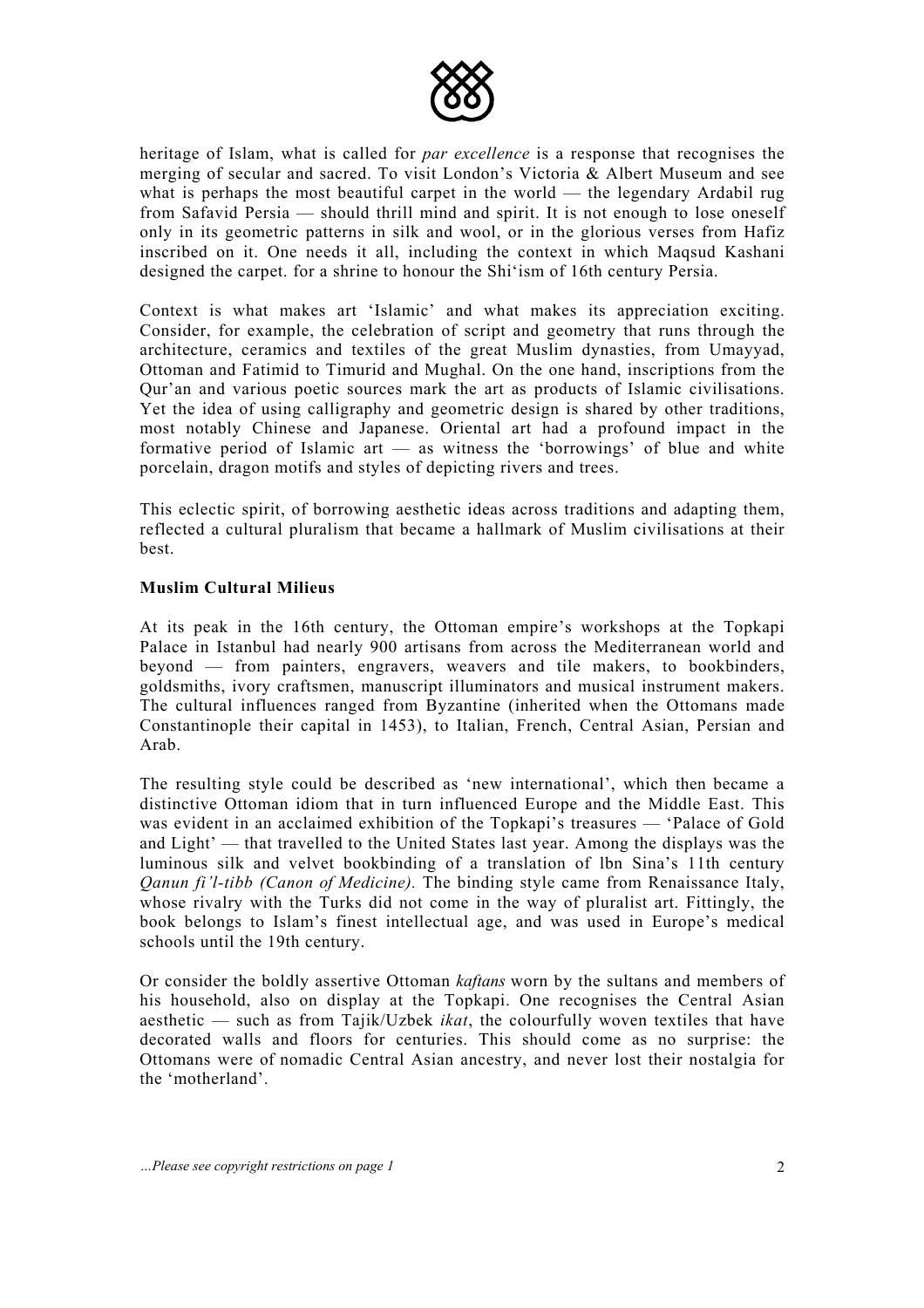

The same eclecticism was evident half a millennium earlier in North Africa under the Fatimid dynasty. From Roman architectural elements and Spanish mosaic decoration, to Chinese ceramics and Iraqi calligraphic styles, a freewheeling approach in the late 10th to 12th centuries produced in Egypt what experts today regard as among the most creatively brilliant epochs in Islamic cultural history.



An especially interesting aspect of the Fatimid cultural milieu was that artisans frequently signed their work. This is a rarity in Muslim art at large, though signatures could occasionally be found on 'Abbasid pottery or Persian rugs (like in a cartouche in the Ardabil at the Victoria & Albert Museum). We know today the names of some 21 individual potters from that era, which attests to the elevated social and professional status that artisans enjoyed in Fatimid Cairo. Moreover, the ceramics carried not just princely or high society motifs, as was common elsewhere, but also portrayed ordinary street life, often with an earthy, comic wit.

18th century Ottoman clock (Hadiye Just as uncommon was the exuberance with which artisans  $\frac{C_{\text{angokecTopkap Palace Musuum}}}{\text{ြand }\text{longestation}}$  depicted natural forms — animal, human and vegetal — on a

whole range of ceramics, rock crystal, glassware, ivories, metalwork, textiles and woodwork. Birds, griffins, horses and palmettos were popular adornments in public as well as private domains. When Fatimid rule in Egypt yielded to the Ayyubid dynasty, among the first acts of the latter was to paint over or destroy artwork with such natural depictions, on the grounds that they violated traditional strictures against figurative decoration. Yet the same passion for natural depiction is also manifest in Safavid (Shi'i) and Mughal (Sunni) art, reinforcing the point that the 'Islamic' dimension is about an ethos rather than any normative form, style or content.

### **The Ethos of 'Islamic' Art**

But if the ideas of using calligraphy and specific materials like textiles and porcelain as bearers of artistic expression are shared with other great civilisations, then what is it about 'context' that makes the art in question 'Islamic'? The answer appears to rest — as it would in asking what makes art 'modern' — in its ethos. Behind the motifs and designs, mediums and forms, there is the distinctive outlook of Muslim civilisations, at various times in their history.

The art captures and reflects ways of looking at the world and the individual's place in it, from the perspective not only of the artist but also of society at large. And this imparts to the viewer a picture that we have come to regard as 'Islamic'. This may not always be self-evident in a specific work of art, especially of a secular nature; but it does eventually emerge in patterns of art, no matter how secular. Some might contend that what we really mean by 'Islamic' is merely the art of a particular civilisation that happens to be Muslim. But that begs a question: why can we so readily perceive an artistic continuity across vast expanses of time, space and culture — from, say, 11th century Marrakesh under the Almohads through Mamluk Cairo and Andalusia of the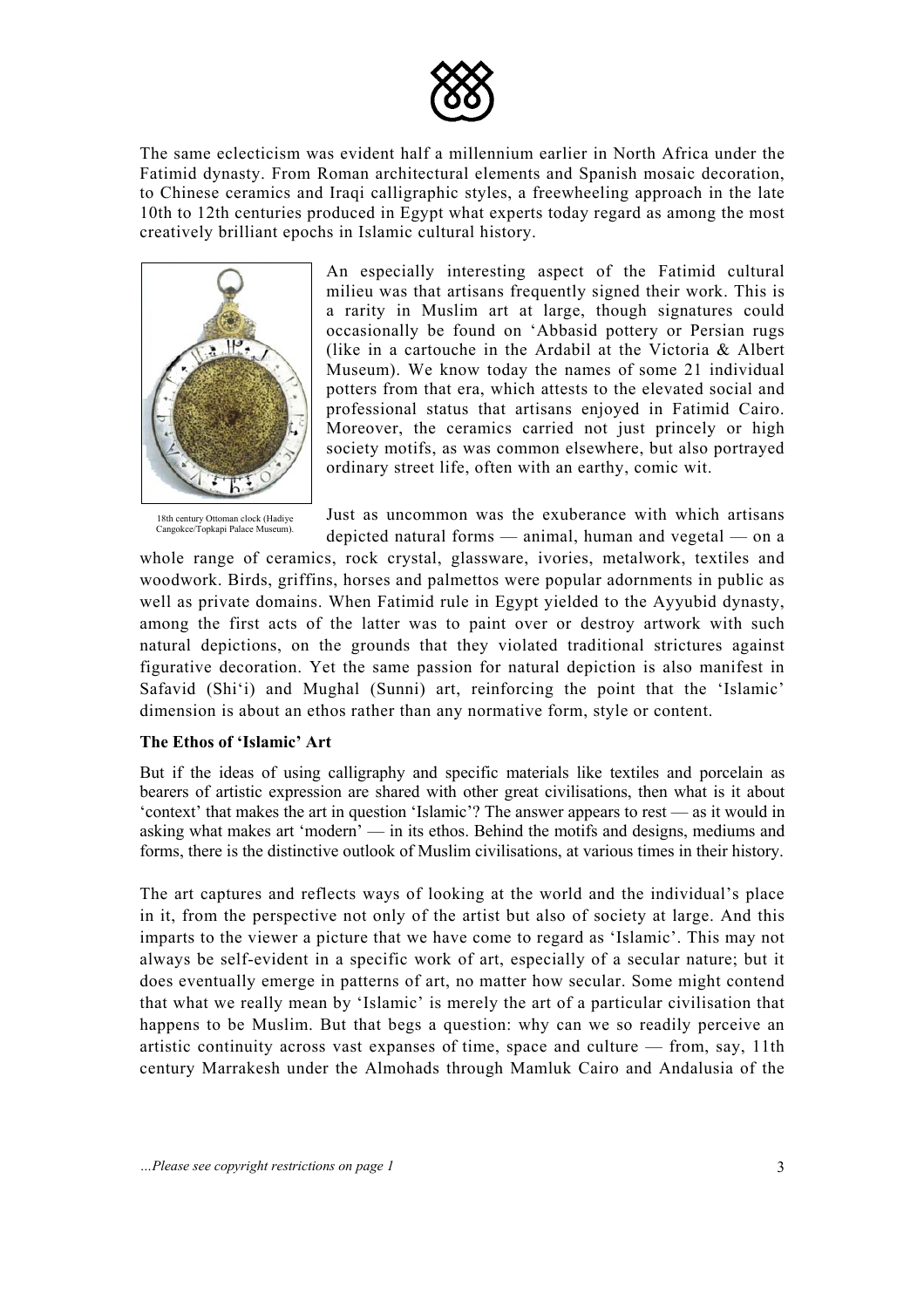

13th century, to Timurid Bokhara of the 15th century, and down to Delhi under the Mughals at the dawn of modernity?

Clearly, the patterns that we identify in form and substance evoke an ethos that we recognise as Muslim, largely in terms of how faith and intellect intertwine in specific expressions of an artistic sensibility. An example from a particular art form — that of music — will perhaps illuminate the argument. Traditional singing in the millenniumold *qawwali* tradition of South and Central Asia draws on Indian, Persian and Turkic poetic and melodic influences, which are shaped into an esoteric, *sufi* mode of recital that is now seen as uniquely 'Islamic'. What renders it so is not the poetic or melodic style (including the rhythmic handclap that one also witnesses in gypsy flamenco, for example), but rather its devotional ethos. Hence, *qawwali* becomes parallel to other Muslim musical art renditions, such as the solemn dervish *sama'* or devotional assembly.



(Hadiye Cangokce/Topkapi<br>Palace Museum).

Tapping into the ethos is not simply about playing detective and deciphering what makes a given artwork Islamic. Rather, it is about enriching one's experience and appreciation of that *objet d'art* by entering into its spirit as well as aesthetic content. Often, this requires a conscious effort to cast beyond the obvious and resist the facile appeal of forms — rather like searching beyond the *zahir* for the *batin*, the inner significance that lies beneath the surface.

'To romanticise so-called "exotic" art,' Prince Amyn Aga Khan noted in a 1989 speech at London's Zamana Gallery, 'is far easier than to present such art with the care and the reference to 17th century rock crystal flask context that make it intelligible to the viewer and that allow him in time, to absorb it as almost part of his own cultural heritage.' Knowing the creative context enriches our 'reading' of the codes

and messages that the objects express. And resisting the 'exotic temptation' requires us to reach across time and space for the underlying social ethos.

### **The Message of 'Islamic' Art**

In addition, this allows us to link the pluralism of culture with that of society and politics, to understand the civil society in which life was lived. The Fatimid lsmaili state in a Sunni Mediterranean milieu reached across religious and ethnic lines for administrators, senior advisors and military commanders. Just as the Ottomans' most renowned grand *vizier* was the Bosnian Serb, Sokollu Pasha, who rose under Suleyman the Magnificent in the mid-16th century, so his counterpart under the Fatimids was the Jewish convert, Yaqub b. Killis, who rose under the Caliph-*Imam*s al-Mu'izz and al-Aziz.

Whether princely or plebeian, abstract or figurative, Muslim art is finally about core values and aspirations driven by the energies of creative synthesis and innovation. Its humanistic tenor is also a celebration of the graceful interplay of intellect and faith. And that tenor should be all the more welcome in our age of globalisation, with its mechanistic and homogenising impact on cultures and civilisations.